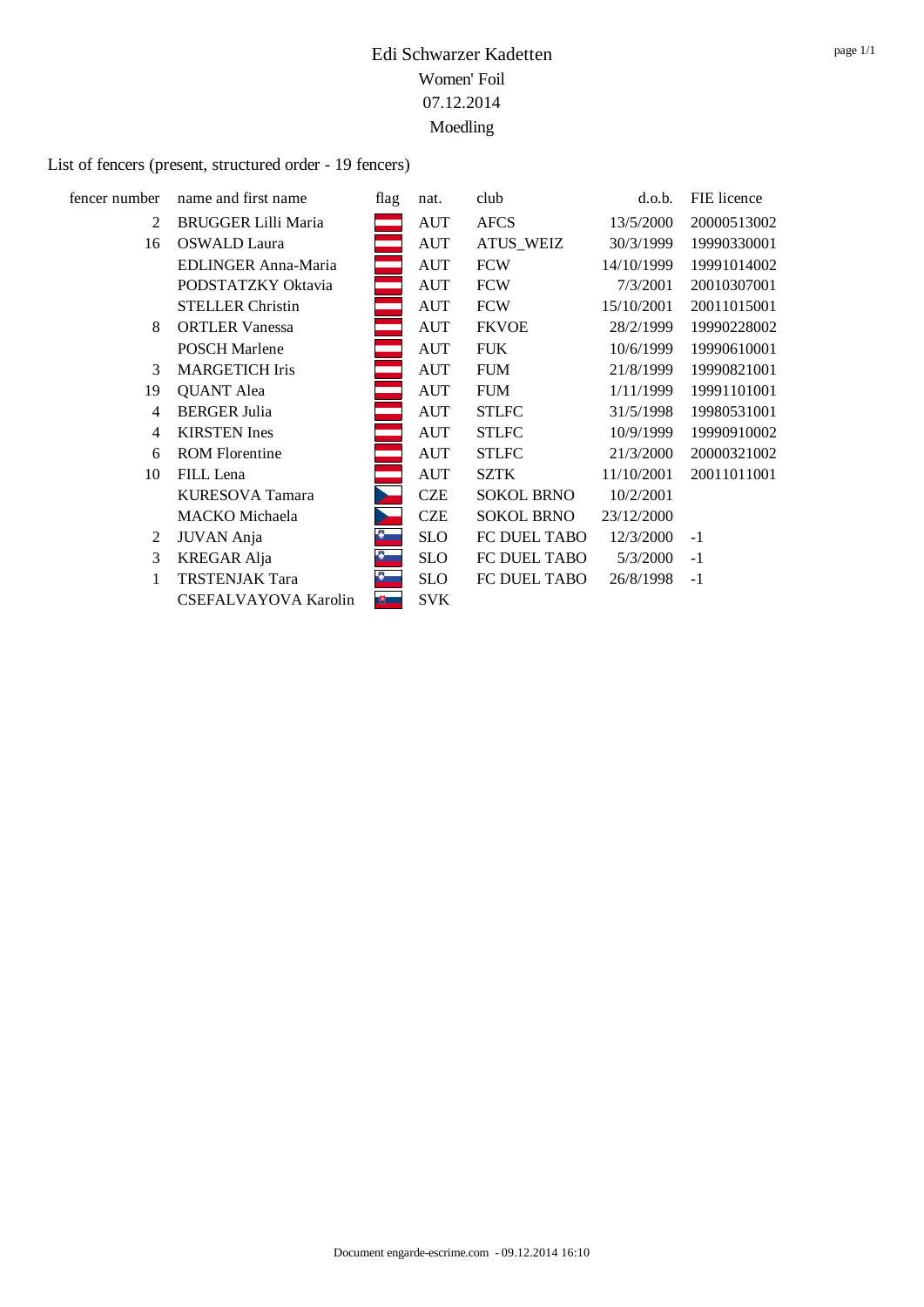### Formula of the competition

19 fencers

2 poules: rounds

Round No 1 19 fencers 3 poules (1 poule of 7, 2 poules of 6) Separation by : clubs, countries 18 qualifiers

Round No 2 18 fencers 3 poules of 6 Separation by : clubs, countries 16 qualifiers

\_\_\_\_\_\_\_\_\_\_\_\_\_\_\_\_\_\_\_\_\_\_\_\_\_\_\_\_\_\_\_\_\_

Direct elimination : 16 fencers

Direktausscheidung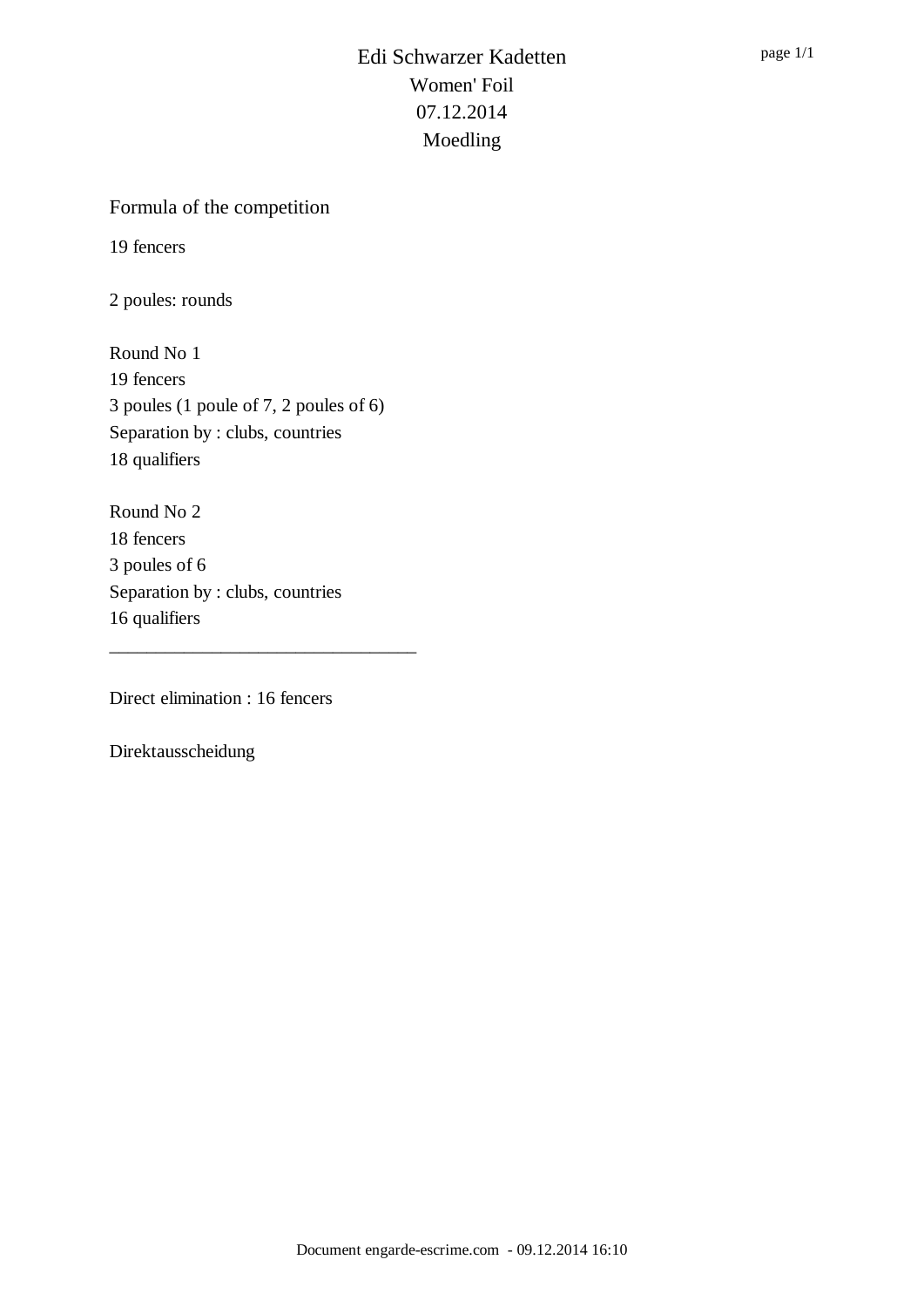Poules, round No 1

Poule No 1 9:00 piste No 14 Referee: TURCAN Anastasia MDA

|                                  |            |                   |                |                  |                  |                |                |                |          | V/M   | ind.         | <b>HS</b> | rank                     |
|----------------------------------|------------|-------------------|----------------|------------------|------------------|----------------|----------------|----------------|----------|-------|--------------|-----------|--------------------------|
| <b>ORTLER Vanessa</b>            | <b>AUT</b> | <b>FKVOE</b>      |                | V                | 3                | V              | 3              | 1              | V        | 0.500 | $-3$         | 22        | 5                        |
| <b>STELLER Christin</b>          | <b>AUT</b> | <b>FCW</b>        | $\overline{4}$ |                  | $\overline{2}$   | $\overline{c}$ | $\theta$       | 3              | V        | 0.167 | $-12$        | 16        | 6                        |
| <b>KIRSTEN</b> Ines              | <b>AUT</b> | <b>STLFC</b>      | V              | V                |                  | V              | V              | V              | V        | 1.000 | 18           | 30        | 1                        |
| <b>TRSTENJAK Tara</b>            | <b>SLO</b> | FC DUEL TABO      | $\overline{4}$ | V                | $\overline{2}$   |                | V              | 2              | V        | 0.500 | 3            | 23        | 3                        |
| <b>POSCH Marlene</b>             | <b>AUT</b> | <b>FUK</b>        | V              | V                | $\mathbf{0}$     | $\overline{2}$ |                | $\Omega$       | V        | 0.500 | $-1$         | 17        | $\overline{4}$           |
| CSEFALVAYOVA Karolina            | <b>SVK</b> |                   | V              | V                | $\overline{2}$   | V              | V              |                | V        | 0.833 | 16           | 27        | $\overline{c}$           |
| <b>QUANT</b> Alea                | <b>AUT</b> | <b>FUM</b>        | $\overline{2}$ | 3                | 3                |                | $\theta$       | $\Omega$       |          | 0.000 | $-21$        | 9         | $\overline{7}$           |
| Poule No 2 9:00 piste No 15      |            |                   |                |                  |                  |                |                |                |          |       |              |           |                          |
| Referee: ANTONCIC Luca SLO       |            |                   |                |                  |                  |                |                |                |          |       |              |           |                          |
|                                  |            |                   |                |                  |                  |                |                |                |          | V/M   | ind.         | <b>HS</b> | rank                     |
| <b>BRUGGER Lilli Maria</b>       | <b>AUT</b> | <b>AFCS</b>       |                | V <sub>3</sub>   | V                |                | V              | V              | V        | 1.000 | 21           | 23        | 1                        |
| <b>MACKO</b> Michaela            | <b>CZE</b> | <b>SOKOL BRNO</b> | $\mathbf{1}$   |                  | V                |                | V              | V              | 3        | 0.600 | 9            | 19        | 3                        |
| <b>KREGAR Alja</b>               | <b>SLO</b> | FC DUEL TABO      | $\mathbf{0}$   | $\theta$         |                  |                | V              | $\Omega$       | $\Omega$ | 0.200 | $-18$        | 5         | 5                        |
| <b>EDLINGER Anna-Maria</b>       | <b>AUT</b> | <b>FCW</b>        | $\Omega$       | 1                | 3                |                |                | 1              | $\Omega$ | 0.000 | $-20$        | 5         | 6                        |
| <b>OSWALD</b> Laura              | <b>AUT</b> | <b>ATUS WEIZ</b>  | $\overline{0}$ | $\overline{2}$   | V                |                | V              |                | 4        | 0.400 | $\mathbf{0}$ | 16        | $\overline{\mathcal{A}}$ |
| <b>BERGER Julia</b>              | <b>AUT</b> | <b>STLFC</b>      | $\mathbf{1}$   | V4               | V                |                | V              | V              |          | 0.800 | 8            | 20        | 2                        |
| Poule No $3$ 9:00<br>piste No 16 |            |                   |                |                  |                  |                |                |                |          |       |              |           |                          |
| Referee: WALACH Thomas AUT       |            |                   |                |                  |                  |                |                |                |          |       |              |           |                          |
|                                  |            |                   |                |                  |                  |                |                |                |          | V/M   | ind.         | <b>HS</b> | rank                     |
| <b>JUVAN</b> Anja                | <b>SLO</b> | FC DUEL TABO      |                | $\boldsymbol{0}$ | $\boldsymbol{0}$ |                | $\overline{0}$ | 1              | 3        | 0.000 | $-20$        | 4         | 6                        |
| <b>ROM Florentine</b>            | <b>AUT</b> | <b>STLFC</b>      | V              |                  | V4               |                | V <sub>4</sub> | V              | V        | 1.000 | 17           | 23        | 1                        |
| FILL Lena                        | <b>AUT</b> | <b>SZTK</b>       | V              | 3                |                  |                | 3              | $\overline{2}$ | V        | 0.400 | $\mathbf{1}$ | 18        | 3                        |
| <b>MARGETICH Iris</b>            | <b>AUT</b> | <b>FUM</b>        | V              | 3                | V                |                |                | V              | V        | 0.800 | 13           | 23        | $\overline{2}$           |
| <b>KURESOVA Tamara</b>           | <b>CZE</b> | <b>SOKOL BRNO</b> | V              | $\theta$         | V                |                | $\theta$       |                | 3        | 0.400 | $-5$         | 13        | 4                        |
| PODSTATZKY Oktavia               | <b>AUT</b> | <b>FCW</b>        | V <sub>4</sub> | $\theta$         | 3                |                | 3              | V              |          | 0.400 | -6           | 15        | 5                        |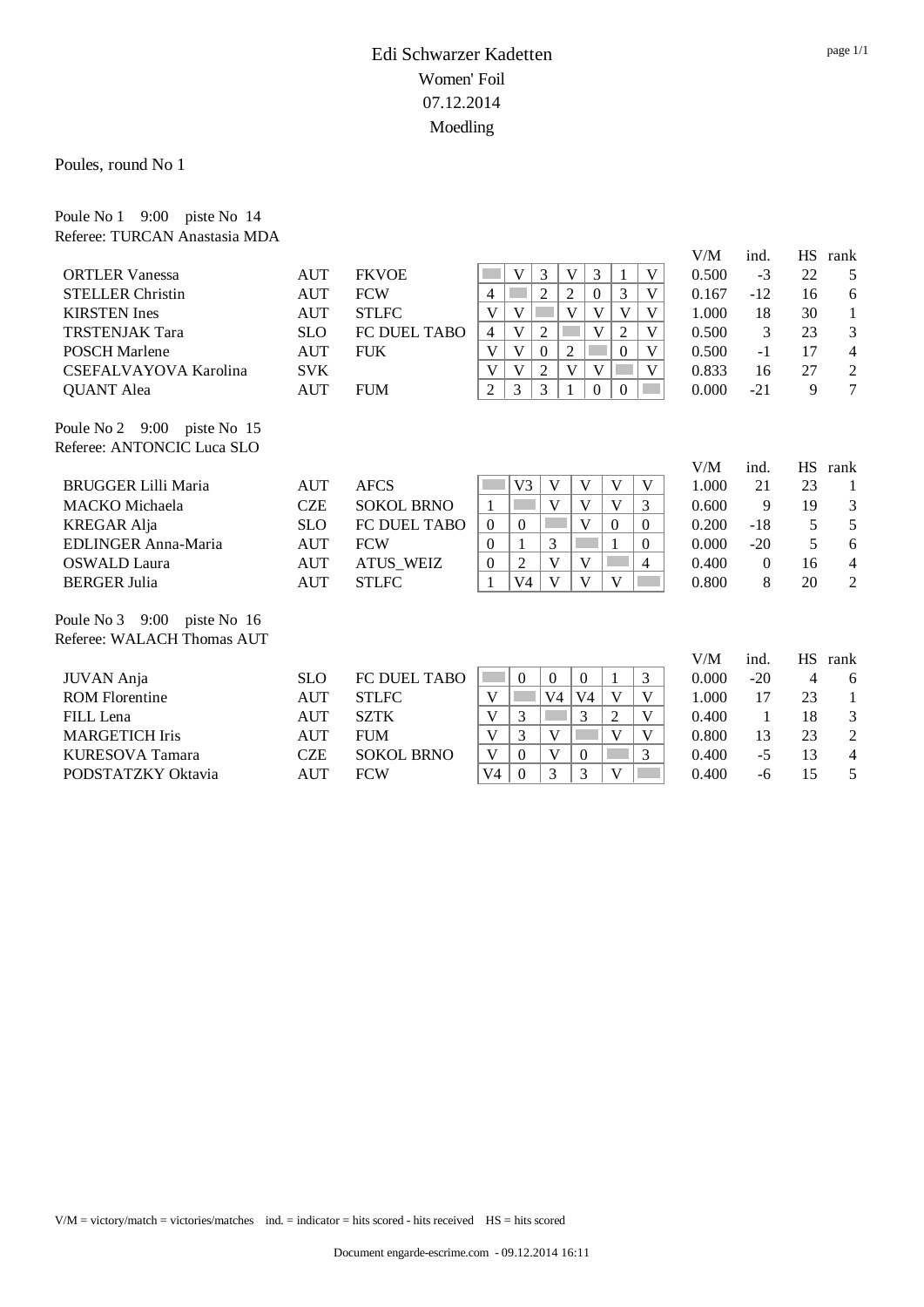Ranking of poules, round No 1 (ordered by ranking - 19 fencers)

| ranking | name and first name        | nat.       | club                 | V/M   | ind.         | HS | group      |
|---------|----------------------------|------------|----------------------|-------|--------------|----|------------|
| 1       | <b>BRUGGER Lilli Maria</b> | AUT        | <b>AFCS</b>          | 1.000 | 21           | 23 | qualifier  |
| 2       | <b>KIRSTEN</b> Ines        | <b>AUT</b> | <b>STLFC</b>         | 1.000 | 18           | 30 | qualifier  |
| 3       | <b>ROM Florentine</b>      | <b>AUT</b> | <b>STLFC</b>         | 1.000 | 17           | 23 | qualifier  |
| 4       | CSEFALVAYOVA Karolina      | <b>SVK</b> |                      | 0.833 | 16           | 27 | qualifier  |
| 5       | <b>MARGETICH Iris</b>      | <b>AUT</b> | <b>FUM</b>           | 0.800 | 13           | 23 | qualifier  |
| 6       | <b>BERGER Julia</b>        | <b>AUT</b> | <b>STLFC</b>         | 0.800 | 8            | 20 | qualifier  |
| 7       | <b>MACKO</b> Michaela      | CZE        | <b>SOKOL BRNO</b>    | 0.600 | 9            | 19 | qualifier  |
| 8       | <b>TRSTENJAK Tara</b>      | <b>SLO</b> | <b>FC DUEL TABOR</b> | 0.500 | 3            | 23 | qualifier  |
| 9       | <b>POSCH Marlene</b>       | <b>AUT</b> | <b>FUK</b>           | 0.500 | $-1$         | 17 | qualifier  |
| 10      | <b>ORTLER Vanessa</b>      | <b>AUT</b> | <b>FKVOE</b>         | 0.500 | $-3$         | 22 | qualifier  |
| 11      | FILL Lena                  | <b>AUT</b> | <b>SZTK</b>          | 0.400 | 1            | 18 | qualifier  |
| 12      | <b>OSWALD</b> Laura        | AUT        | <b>ATUS_WEIZ</b>     | 0.400 | $\mathbf{0}$ | 16 | qualifier  |
| 13      | <b>KURESOVA Tamara</b>     | CZE        | <b>SOKOL BRNO</b>    | 0.400 | $-5$         | 13 | qualifier  |
| 14      | PODSTATZKY Oktavia         | AUT        | <b>FCW</b>           | 0.400 | -6           | 15 | qualifier  |
| 15      | <b>KREGAR Alja</b>         | <b>SLO</b> | FC DUEL TABOR        | 0.200 | $-18$        | 5  | qualifier  |
| 16      | <b>STELLER Christin</b>    | <b>AUT</b> | <b>FCW</b>           | 0.167 | $-12$        | 16 | qualifier  |
| 17      | <b>EDLINGER Anna-Maria</b> | <b>AUT</b> | <b>FCW</b>           | 0.000 | $-20$        | 5  | qualifier  |
| 18      | JUVAN Anja                 | <b>SLO</b> | FC DUEL TABOR        | 0.000 | $-20$        | 4  | qualifier  |
| 19      | <b>QUANT</b> Alea          | AUT        | <b>FUM</b>           | 0.000 | $-21$        | 9  | eliminated |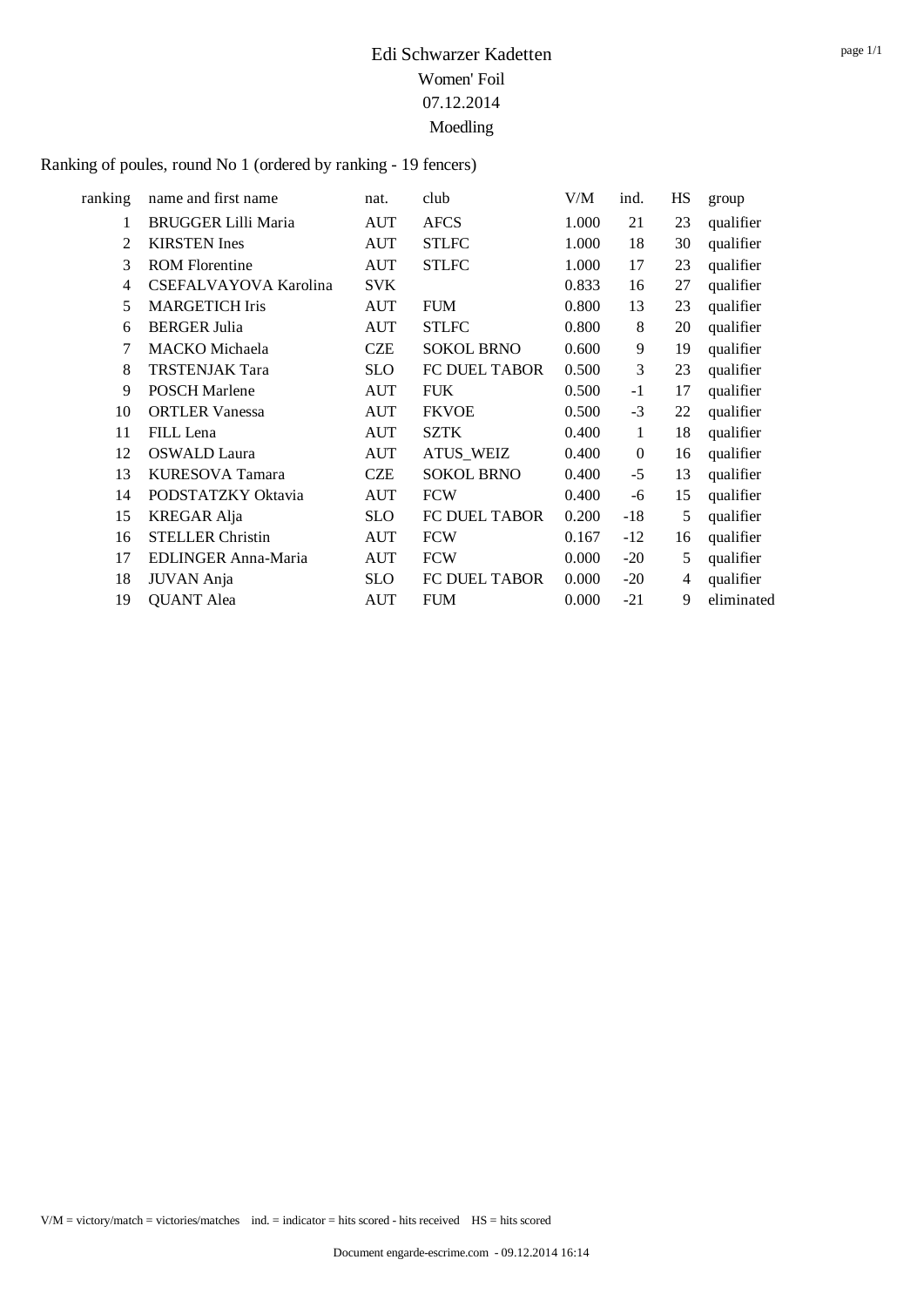Poules, round No 2

Poule No 1 11:05 piste No 14 Referee: GENSER Martina AUT FUM

|                                 |            |                      |                                                                | V/M   | ind.     | <b>HS</b>      | rank           |
|---------------------------------|------------|----------------------|----------------------------------------------------------------|-------|----------|----------------|----------------|
| <b>MACKO</b> Michaela           | <b>CZE</b> | <b>SOKOL BRNO</b>    | $\overline{2}$<br>V<br>V<br>$\overline{2}$<br>V                | 0.600 | 11       | 19             | $\overline{c}$ |
| <b>OSWALD</b> Laura             | <b>AUT</b> | <b>ATUS_WEIZ</b>     | $\overline{c}$<br>$\overline{2}$<br>V<br>V<br>V                | 0.600 | 2        | 19             | 3              |
| <b>BERGER Julia</b>             | <b>AUT</b> | <b>STLFC</b>         | V<br>2<br>$\mathbf{V}$<br>$\mathbf{0}$<br>V <sub>4</sub>       | 0.600 | $\theta$ | 16             | 4              |
| JUVAN Anja                      | <b>SLO</b> | FC DUEL TABOR        | $\mathbf{0}$<br>3<br>$\overline{0}$<br>$\overline{0}$          | 0.000 | $-20$    | $\overline{4}$ | 6              |
| <b>BRUGGER Lilli Maria</b>      | <b>AUT</b> | <b>AFCS</b>          | V<br>V<br>V<br>V <sub>3</sub><br>V                             | 1.000 | 17       | 23             | $\mathbf{1}$   |
| PODSTATZKY Oktavia              | <b>AUT</b> | <b>FCW</b>           | $\overline{2}$<br>$\boldsymbol{0}$<br>V<br>4<br>$\overline{0}$ | 0.200 | $-10$    | 11             | 5              |
| Poule No 2 11:05<br>piste No 15 |            |                      |                                                                |       |          |                |                |
| Referee: SPEH SLO               |            |                      |                                                                |       |          |                |                |
|                                 |            |                      |                                                                | V/M   | ind.     | <b>HS</b>      | rank           |
| FILL Lena                       | <b>AUT</b> | <b>SZTK</b>          | V<br>V<br>V<br>4<br>1                                          | 0.600 | 5        | 20             | 2              |
| <b>KIRSTEN</b> Ines             | AUT        | <b>STLFC</b>         | V<br>V<br>V<br>V<br>V                                          | 1.000 | 16       | 25             | 1              |
| <b>EDLINGER Anna-Maria</b>      | <b>AUT</b> | <b>FCW</b>           | 1<br>1                                                         | 0.000 | $-20$    | 5              | 6              |
| <b>KURESOVA Tamara</b>          | <b>CZE</b> | <b>SOKOL BRNO</b>    | 3<br>$\overline{V}$<br>V<br>$\overline{2}$<br>4                | 0.400 | 1        | 19             | 4              |
| <b>TRSTENJAK Tara</b>           | <b>SLO</b> | <b>FC DUEL TABOR</b> | V<br>V<br>3<br>$\overline{2}$<br>$\overline{2}$                | 0.400 | $-3$     | 17             | 5              |
| <b>MARGETICH Iris</b>           | <b>AUT</b> | <b>FUM</b>           | V<br>$\mathbf{V}$<br>V<br>2                                    | 0.600 | 1        | 18             | 3              |
| Poule No 3 11:05 piste No 16    |            |                      |                                                                |       |          |                |                |
| Referee: BRIGOLA AUT            |            |                      |                                                                |       |          |                |                |
|                                 |            |                      |                                                                | V/M   | ind.     | <b>HS</b>      | rank           |
| CSEFALVAYOVA Karolina           | <b>SVK</b> |                      | V<br>V<br>V<br>V<br>1                                          | 0.800 | 11       | 21             | $\overline{c}$ |
| <b>ORTLER Vanessa</b>           | <b>AUT</b> | <b>FKVOE</b>         | V<br>V<br>V<br>V<br>$\mathbf{1}$                               | 0.800 | 7        | 21             | 3              |
| <b>STELLER Christin</b>         | AUT        | <b>FCW</b>           | $\mathbf{1}$<br>4<br>$\mathbf{0}$<br>1<br>1                    | 0.000 | $-17$    | 7              | 6              |
| <b>KREGAR Alja</b>              | <b>SLO</b> | FC DUEL TABOR        | 3<br>V4<br>V<br>$\overline{2}$<br>$\theta$                     | 0.400 | $-5$     | 14             | 4              |
| <b>ROM Florentine</b>           | <b>AUT</b> | <b>STLFC</b>         | 4<br>V<br>V<br>V<br>V                                          | 0.800 | 17       | 24             | $\mathbf{1}$   |
| <b>POSCH Marlene</b>            | <b>AUT</b> | <b>FUK</b>           | V<br>3<br>2<br>1<br>$\theta$                                   | 0.200 | $-13$    | 11             | 5              |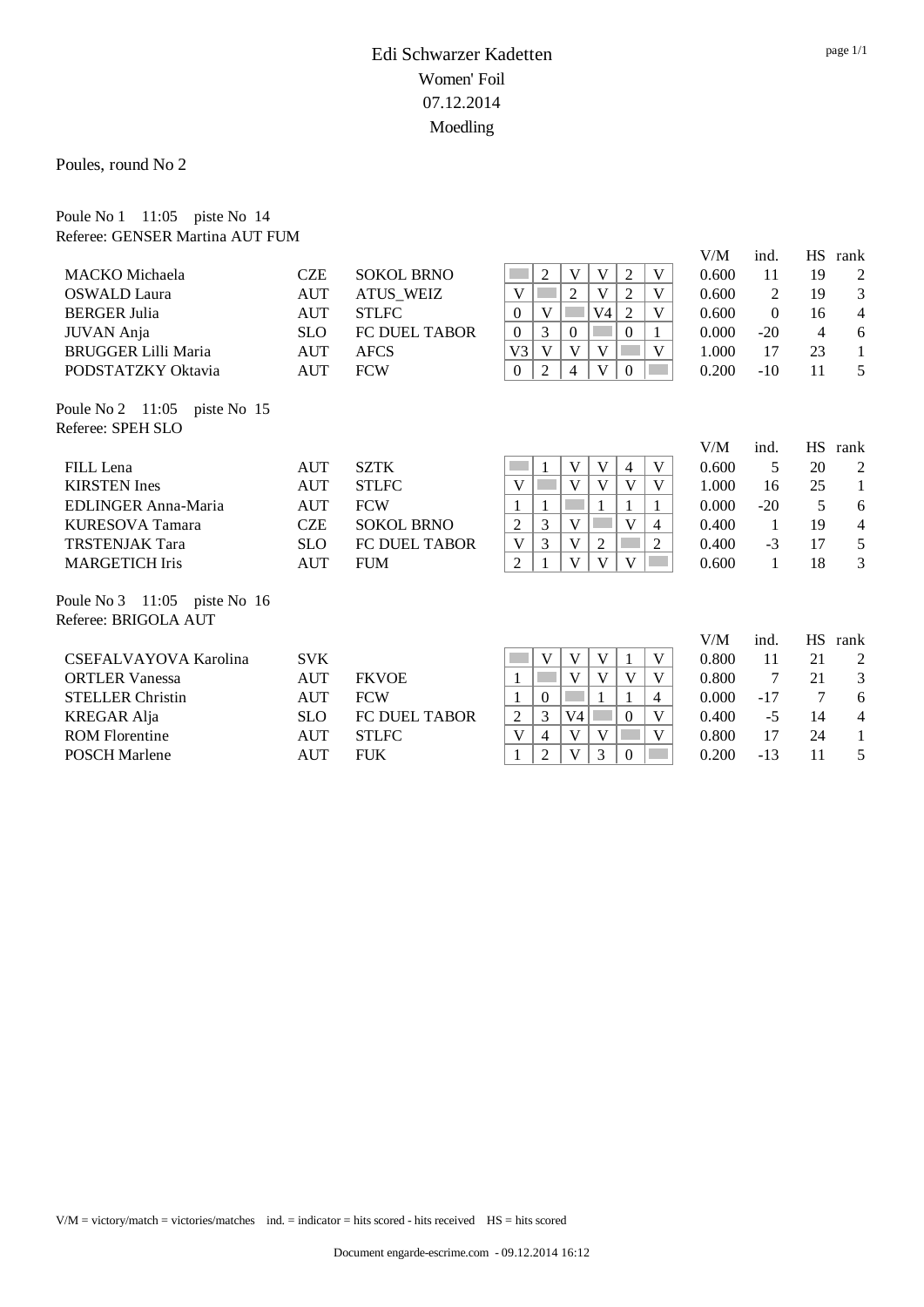| ranking        | name and first name        | nat.       | club              | V/M   | ind.           | HS | group      |
|----------------|----------------------------|------------|-------------------|-------|----------------|----|------------|
| 1              | <b>BRUGGER Lilli Maria</b> | AUT        | <b>AFCS</b>       | 1.000 | 17             | 23 | qualifier  |
| 2              | <b>KIRSTEN</b> Ines        | <b>AUT</b> | <b>STLFC</b>      | 1.000 | 16             | 25 | qualifier  |
| 3              | <b>ROM</b> Florentine      | <b>AUT</b> | <b>STLFC</b>      | 0.800 | 17             | 24 | qualifier  |
| $\overline{4}$ | CSEFALVAYOVA Karolina      | SVK.       |                   | 0.800 | 11             | 21 | qualifier  |
| 5              | <b>ORTLER Vanessa</b>      | <b>AUT</b> | <b>FKVOE</b>      | 0.800 | 7              | 21 | qualifier  |
| 6              | <b>MACKO</b> Michaela      | <b>CZE</b> | <b>SOKOL BRNO</b> | 0.600 | 11             | 19 | qualifier  |
| 7              | FILL Lena                  | <b>AUT</b> | <b>SZTK</b>       | 0.600 | 5              | 20 | qualifier  |
| 8              | <b>OSWALD</b> Laura        | <b>AUT</b> | <b>ATUS_WEIZ</b>  | 0.600 | $\overline{2}$ | 19 | qualifier  |
| 9              | <b>MARGETICH Iris</b>      | AUT        | <b>FUM</b>        | 0.600 | 1              | 18 | qualifier  |
| 10             | <b>BERGER Julia</b>        | <b>AUT</b> | <b>STLFC</b>      | 0.600 | $\overline{0}$ | 16 | qualifier  |
| 11             | KURESOVA Tamara            | <b>CZE</b> | <b>SOKOL BRNO</b> | 0.400 | 1              | 19 | qualifier  |
| 12             | <b>TRSTENJAK Tara</b>      | <b>SLO</b> | FC DUEL TABO      | 0.400 | $-3$           | 17 | qualifier  |
| 13             | <b>KREGAR Alja</b>         | SLO        | FC DUEL TABO      | 0.400 | $-5$           | 14 | qualifier  |
| 14             | PODSTATZKY Oktavia         | <b>AUT</b> | <b>FCW</b>        | 0.200 | $-10$          | 11 | qualifier  |
| 15             | <b>POSCH Marlene</b>       | <b>AUT</b> | <b>FUK</b>        | 0.200 | $-13$          | 11 | qualifier  |
| 16             | <b>STELLER Christin</b>    | <b>AUT</b> | <b>FCW</b>        | 0.000 | $-17$          | 7  | qualifier  |
| 17             | EDLINGER Anna-Maria        | AUT        | <b>FCW</b>        | 0.000 | $-20$          | 5  | eliminated |
| 18             | <b>JUVAN</b> Anja          | SLO        | FC DUEL TABO      | 0.000 | $-20$          | 4  | eliminated |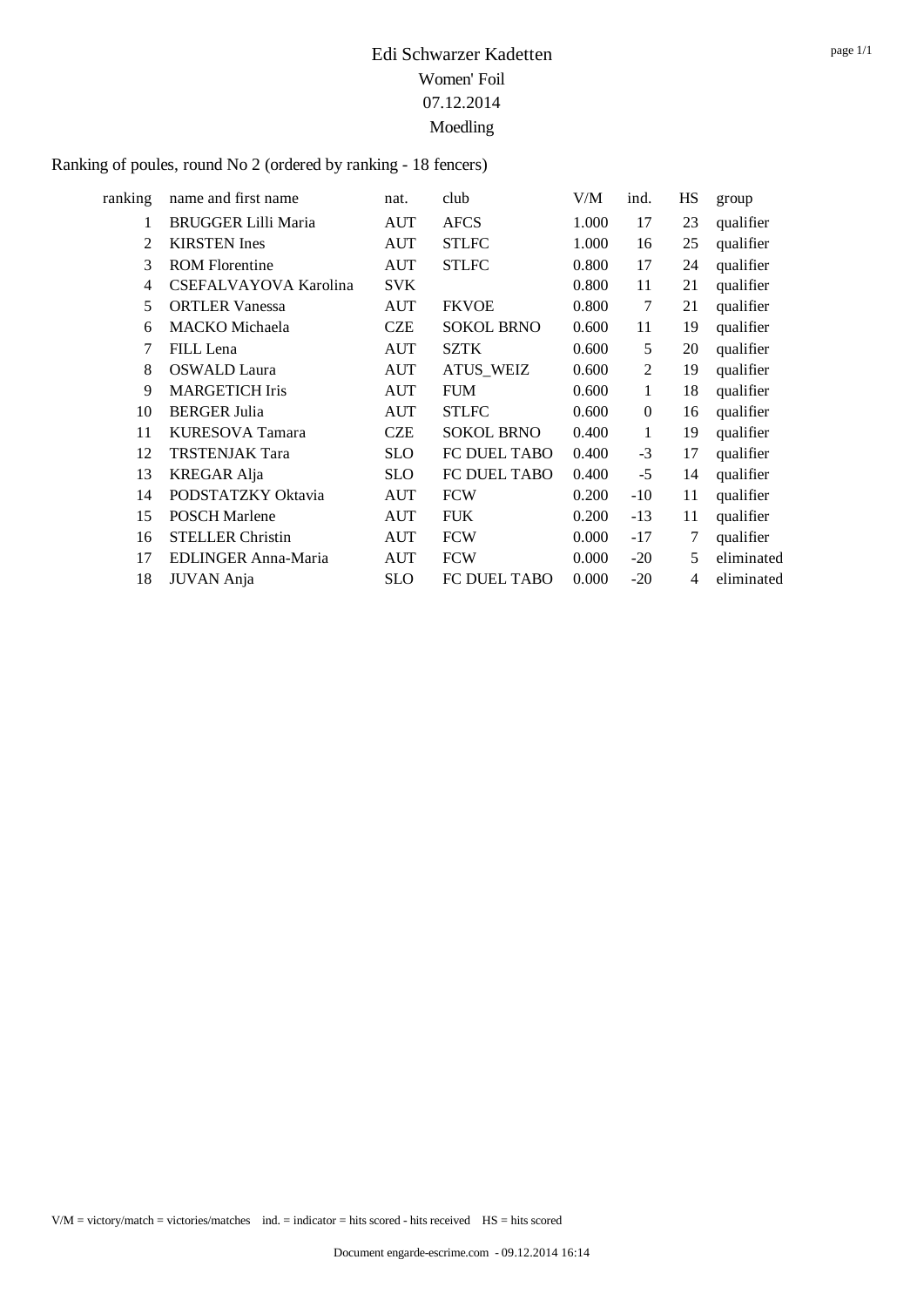|                | Direktausscheidung mit 16  |            |                   | Direktausscheidung mit 8                |                               |
|----------------|----------------------------|------------|-------------------|-----------------------------------------|-------------------------------|
| -1             | <b>BRUGGER Lilli Maria</b> | <b>AUT</b> | <b>AFCS</b>       |                                         |                               |
| 16             | <b>STELLER Christin</b>    | <b>AUT</b> | <b>FCW</b>        | <b>BRUGGER Lilli Maria</b><br>15/4      | <b>BRUGGER Lilli Maria</b>    |
| 9              | <b>MARGETICH Iris</b>      | <b>AUT</b> | <b>FUM</b>        |                                         | 10/5                          |
| $\,8\,$        | OSWALD Laura               | <b>AUT</b> | <b>ATUS_WEIZ</b>  | <b>MARGETICH Iris</b><br>15/4           |                               |
| 5              | <b>ORTLER Vanessa</b>      | <b>AUT</b> | <b>FKVOE</b>      |                                         |                               |
| 12             | <b>TRSTENJAK Tara</b>      | <b>SLO</b> | FC DUEL TABOR     | <b>ORTLER Vanessa</b><br>by abandonment |                               |
| 13             | <b>KREGAR Alja</b>         | <b>SLO</b> | FC DUEL TABOR     |                                         | CSEFALVAYOVA Karolina<br>11/6 |
| $\overline{4}$ | CSEFALVAYOVA Karolina      | <b>SVK</b> |                   | CSEFALVAYOVA Karolina<br>15/5           |                               |
| 3              | <b>ROM Florentine</b>      | <b>AUT</b> | <b>STLFC</b>      |                                         |                               |
| 14             | PODSTATZKY Oktavia         | <b>AUT</b> | <b>FCW</b>        | <b>ROM Florentine</b><br>15/5           |                               |
| 11             | KURESOVA Tamara            | <b>CZE</b> | <b>SOKOL BRNO</b> |                                         | <b>ROM Florentine</b><br>15/6 |
| 6              | <b>MACKO</b> Michaela      | <b>CZE</b> | <b>SOKOL BRNO</b> | <b>MACKO</b> Michaela<br>15/7           |                               |
| 7              | FILL Lena                  | <b>AUT</b> | <b>SZTK</b>       |                                         |                               |
| 10             | <b>BERGER Julia</b>        | <b>AUT</b> | <b>STLFC</b>      | FILL Lena<br>15/9                       | <b>KIRSTEN</b> Ines           |
| 15             | <b>POSCH Marlene</b>       | <b>AUT</b> | <b>FUK</b>        |                                         | 15/5                          |
| $\overline{2}$ | <b>KIRSTEN</b> Ines        | <b>AUT</b> | <b>STLFC</b>      | <b>KIRSTEN</b> Ines<br>15/3             |                               |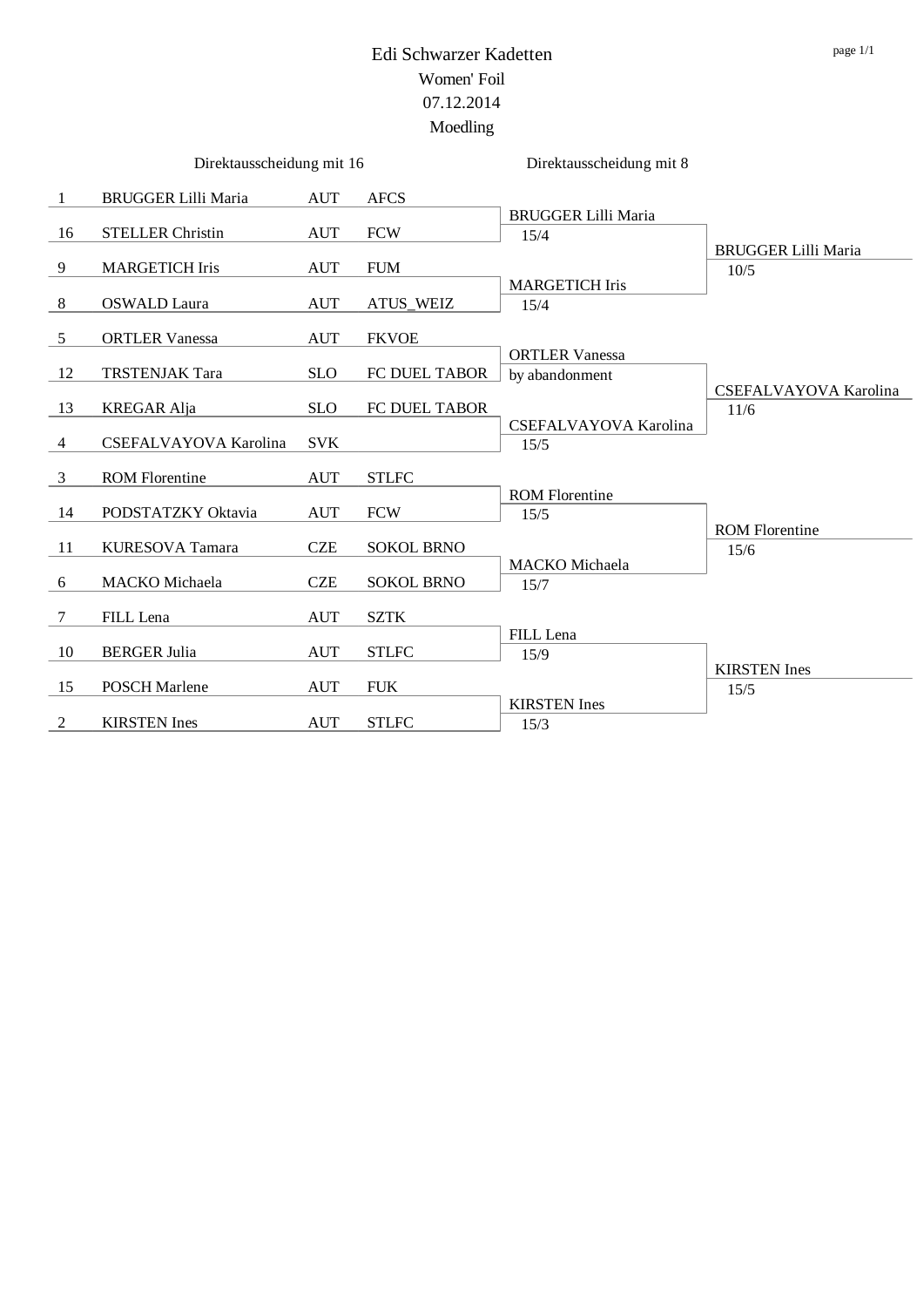| Direktausscheidung mit 8   |            |                  | Halbfinale                         | Finale                             |                           |
|----------------------------|------------|------------------|------------------------------------|------------------------------------|---------------------------|
| <b>BRUGGER Lilli Maria</b> | <b>AUT</b> | <b>AFCS</b>      |                                    |                                    |                           |
| <b>MARGETICH Iris</b><br>8 | AUT        | <b>FUM</b>       | <b>BRUGGER Lilli Maria</b><br>10/5 |                                    |                           |
| 5 ORTLER Vanessa           | AUT        | <b>FKVOE</b>     |                                    | <b>BRUGGER Lilli Maria</b><br>15/5 |                           |
| 4 CSEFALVAYOVA Karoli      | <b>SVK</b> |                  | CSEFALVAYOVA Karoli                |                                    |                           |
|                            |            |                  | 11/6                               |                                    | <b>BRUGGER Lilli Mari</b> |
| 3 ROM Florentine           | <b>AUT</b> | <b>STLFC</b>     | <b>ROM</b> Florentine              |                                    | 15/5                      |
| 6 MACKO Michaela           | <b>CZE</b> | <b>SOKOL BRN</b> | 15/6                               | <b>KIRSTEN</b> Ines                |                           |
| FILL Lena                  | <b>AUT</b> | <b>SZTK</b>      |                                    | 15/8                               |                           |
| 2 KIRSTEN Ines             | <b>AUT</b> | <b>STLFC</b>     | <b>KIRSTEN</b> Ines<br>15/5        |                                    |                           |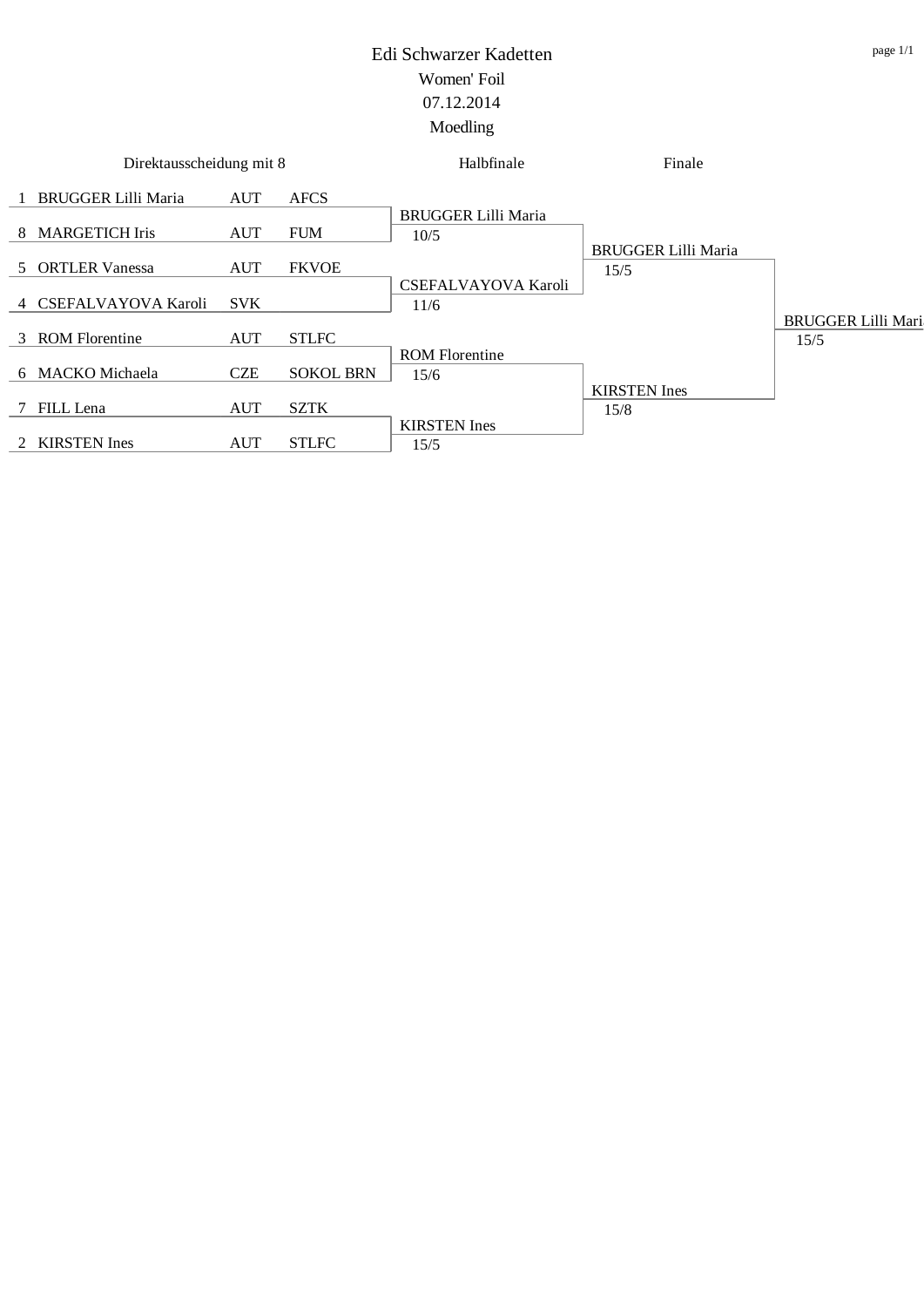### Overall ranking (ordered by ranking - 19 fencers)

| ranking | name and first name        | flag | nat.       | club              | date of birth | FIE licence |
|---------|----------------------------|------|------------|-------------------|---------------|-------------|
| 1       | <b>BRUGGER Lilli Maria</b> |      | <b>AUT</b> | <b>AFCS</b>       | 13/5/2000     | 20000513002 |
| 2       | <b>KIRSTEN</b> Ines        |      | <b>AUT</b> | <b>STLFC</b>      | 10/9/1999     | 19990910002 |
| 3       | CSEFALVAYOVA Karolina      | 19—1 | <b>SVK</b> |                   |               |             |
| 3       | <b>ROM Florentine</b>      |      | <b>AUT</b> | <b>STLFC</b>      | 21/3/2000     | 20000321002 |
| 5       | <b>ORTLER Vanessa</b>      |      | <b>AUT</b> | <b>FKVOE</b>      | 28/2/1999     | 19990228002 |
| 6       | MACKO Michaela             |      | <b>CZE</b> | <b>SOKOL BRNO</b> | 23/12/2000    |             |
| 7       | FILL Lena                  |      | <b>AUT</b> | <b>SZTK</b>       | 11/10/2001    | 20011011001 |
| 8       | <b>MARGETICH Iris</b>      |      | <b>AUT</b> | <b>FUM</b>        | 21/8/1999     | 19990821001 |
| 9       | <b>OSWALD</b> Laura        |      | <b>AUT</b> | <b>ATUS_WEIZ</b>  | 30/3/1999     | 19990330001 |
| 10      | <b>BERGER Julia</b>        |      | <b>AUT</b> | <b>STLFC</b>      | 31/5/1998     | 19980531001 |
| 11      | <b>KURESOVA Tamara</b>     |      | <b>CZE</b> | <b>SOKOL BRNO</b> | 10/2/2001     |             |
| 12      | <b>TRSTENJAK Tara</b>      |      | <b>SLO</b> | FC DUEL TABO      | 26/8/1998     | $-1$        |
| 13      | <b>KREGAR Alja</b>         |      | <b>SLO</b> | FC DUEL TABO      | 5/3/2000      | $-1$        |
| 14      | PODSTATZKY Oktavia         |      | <b>AUT</b> | <b>FCW</b>        | 7/3/2001      | 20010307001 |
| 15      | <b>POSCH Marlene</b>       |      | <b>AUT</b> | <b>FUK</b>        | 10/6/1999     | 19990610001 |
| 16      | <b>STELLER Christin</b>    |      | <b>AUT</b> | <b>FCW</b>        | 15/10/2001    | 20011015001 |
| 17      | <b>EDLINGER Anna-Maria</b> |      | <b>AUT</b> | <b>FCW</b>        | 14/10/1999    | 19991014002 |
| 18      | JUVAN Anja                 |      | <b>SLO</b> | FC DUEL TABO      | 12/3/2000     | $-1$        |
| 19      | <b>QUANT</b> Alea          |      | <b>AUT</b> | <b>FUM</b>        | 1/11/1999     | 19991101001 |